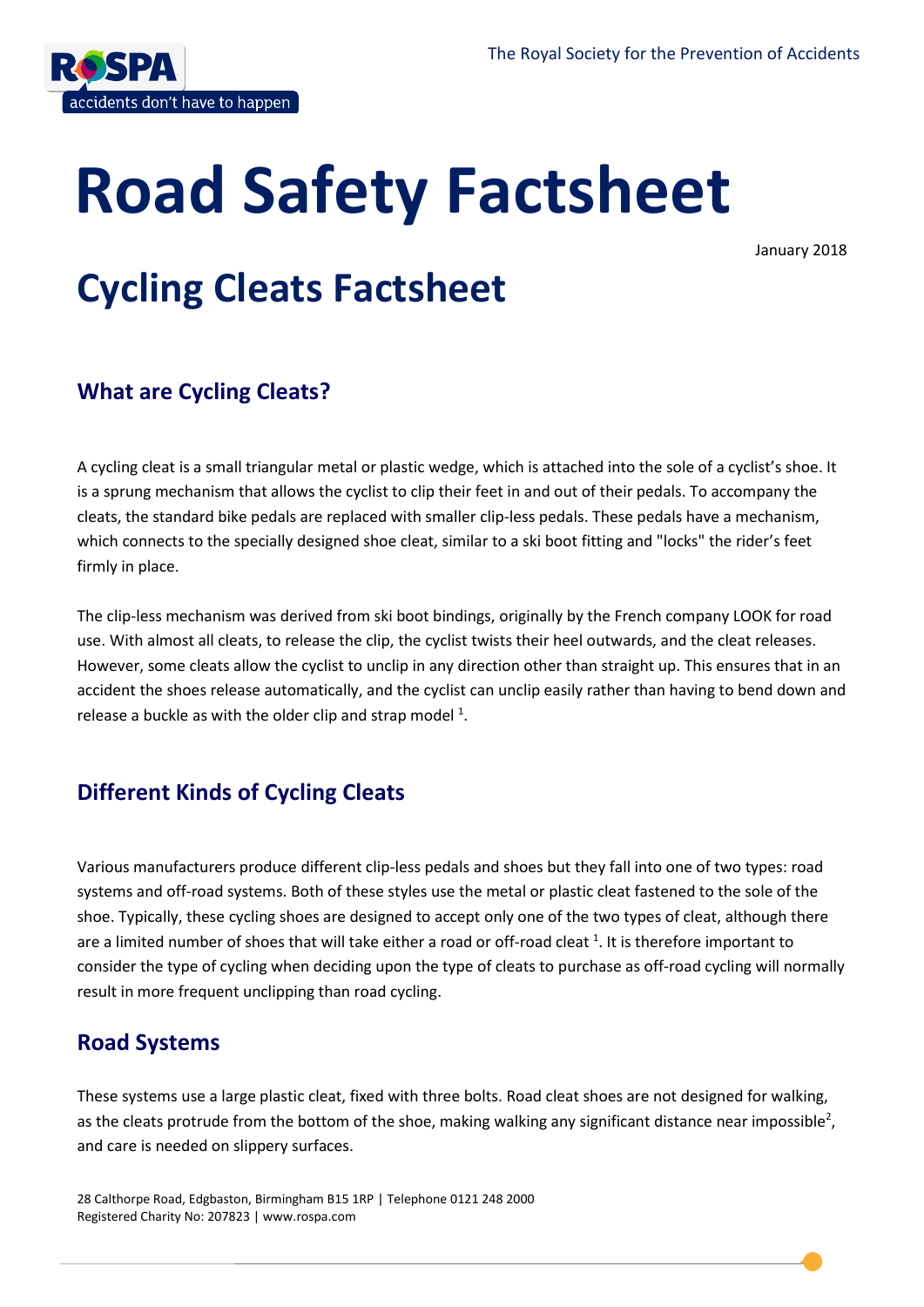

The pedals used alongside the cleats in road systems are usually single-sided, meaning the cyclist must find the correct side of the pedal to clip into when they start out. This might sound difficult, but most road pedals hang a certain way to make this relatively easy. This also means that you can ride on these pedals in 'normal' shoes if you wish to do so on some occasions  $3$ .

#### **Off-Road Systems**

Off-road systems are typically used for off-road cycling. This system uses a smaller metal cleat, fixed with two bolts, meaning that you will need mountain-bike or commuter style shoes that have a two-bolt fastening pattern. These systems are very popular, because the cleats are recessed into the sole of the cycling shoe. This means the cleats do not contact the ground when you walk, making this system ideal for walking and even hiking<sup>3</sup>.

These systems are also popular because they utilise a double-sided pedal. This means that the cyclist can click into the pedal on either side, which can be easier than clicking into single sided pedals. For these reasons, beginners may want to consider using mountain bike shoes and pedals. This is because the shoe is less ridged, which is easier and more practical to walk in, although less power efficient when cycling<sup>4</sup>.

#### **Tension**

Cycling cleats have different amounts of 'tension'. Tension is defined as how easy it is to clip in and out of the pedals. Most cleats have an adjuster screw that allows the cyclist to decide how tightly clipped-in they want to be. Beginners tend to use the lightest setting at first, but once they find it easier to clip in and out of their pedals they often increase the tension<sup>4</sup>. Competitive riders often set their pedals very firm because they do not want their feet clicking out of the pedals when they are cycling at high speeds. However, mountain bikers typically choose a loose setting so that they can clip their feet out of the pedals with little effort should they need to get their feet down in a hurry due to the terrain they ride on  $4$ .

Parker et al (2011) raised concerns about tension in their case study of a clip-less pedal user, suggesting that those who are new to using clip-less pedals have no guide to the amount of tension they need to use. Unlike skiing, where beginners have bindings adjusted according to their weight and ability; there is no guide readily available for bicycle pedals. This means that users risk only finding out that they have used too much tension when they cannot release their foot from their pedal in an emergency resulting in a fall and a potential injury <sup>5</sup>. In a RoSPA survey<sup>6</sup> on the use of cycling cleats (September 2016) respondents advised practicing somewhere such as a park before going out on to the road to ensure that the tension is correct and that the rider can confidently clip in and out of their pedals.

28 Calthorpe Road, Edgbaston, Birmingham B15 1RP | Telephone 0121 248 2000 Registered Charity No: 207823 | www.rospa.com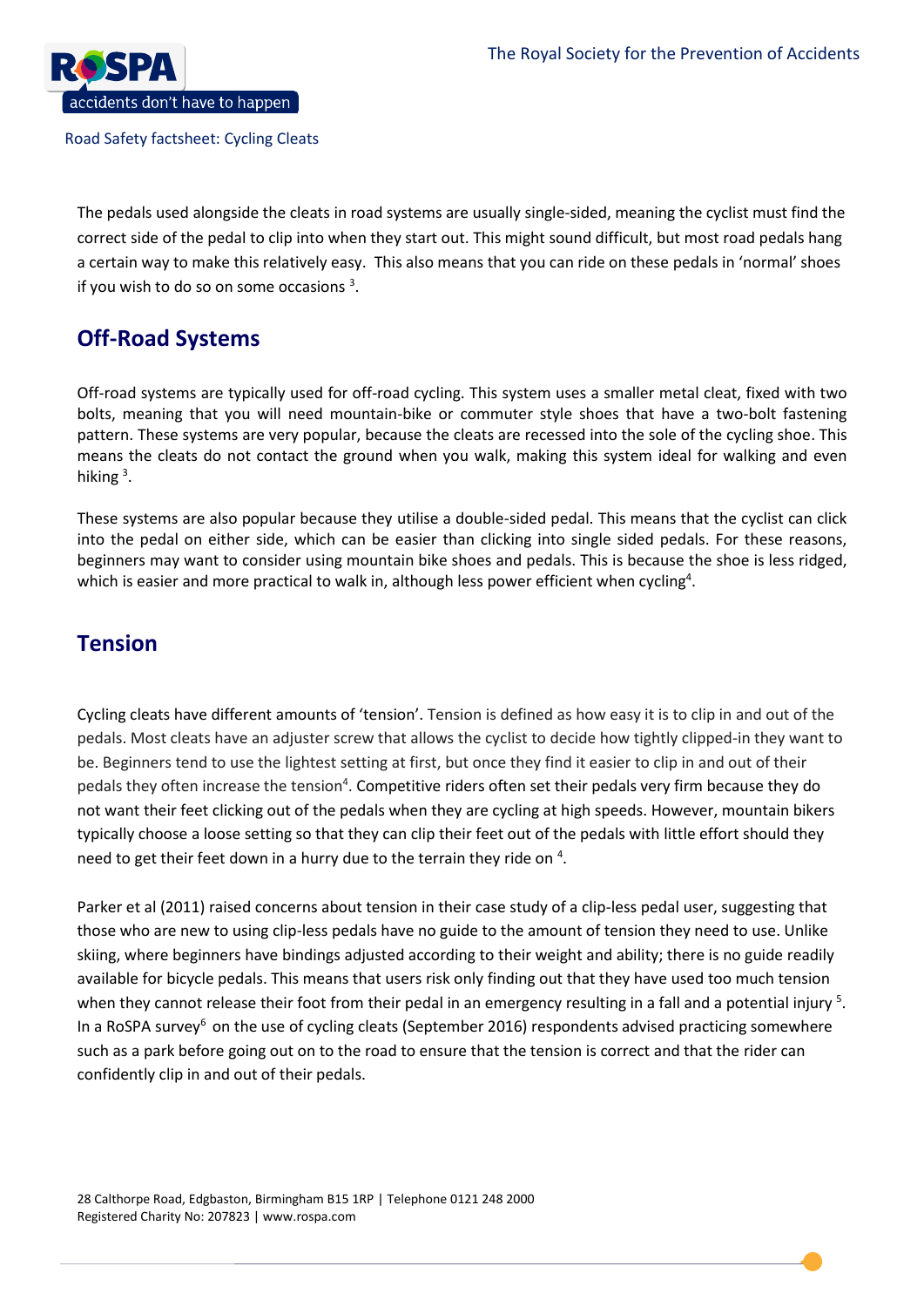

#### **Float**

Pedal systems also usually allow a certain degree of 'float'. This is defined as how much lateral foot movement is allowed before releasing the foot from the pedal. Float can be spring loaded or free, and is controlled by using different cleat designs. Cleats are available with anything from 0 degrees (no movement) up to 9 degrees of float. To make this easier for cyclists purchasing cleats, cleats are typically colour coded based on the amount of float they provide  $1$ .

Float is highly beneficial to the rider, as it helps to ensure that they won't injure their knees by riding with their feet misaligned with their knees, which was a common problem before pedals with float were invented  $^3$ . When purchasing cleats it is advisable to discuss the options available with the retailer or to research thoroughly on the internet to ensure that you choose the correct system for your needs. This will ensure a safer and more efficient ride.

### **Benefits of Using Cycling Cleats**

#### **Efficiency**

The benefits of using cycle cleats are widely publicised. Cyclists who responded to the RoSPA survey cited that cleats:

- Hold your feet in the right place on the pedal
- Make cycling more efficient
- Prevent your feet slipping off the pedals in wet weather

As Mills (2006) highlights in his study, the ultimate goal is to allow a pedal stroke that is a continuous, smooth and circular movement in which minimal energy is lost <sup>7</sup>. For some cyclists, cleats mean that plantarflexion, or pushing down the forefoot during the downstroke, can contribute to a 'rounder' pedalling action that produces power over a larger part of the pedalling cycle  $4$ .

When correctly set up, clip-less pedals ensure that the foot is always in the correct position over the axle, which helps to transfer power more effectively and allows the cyclist to pedal at a good cadence (the speed you pedal measured in revolutions of one pedal per minute). As well as well as pushing through the first half of the pedal stroke with the quads, clip-less pedals allow the cyclist to lift through the second half of the pedal stroke using their hamstrings, increasing efficiency  $^2$ .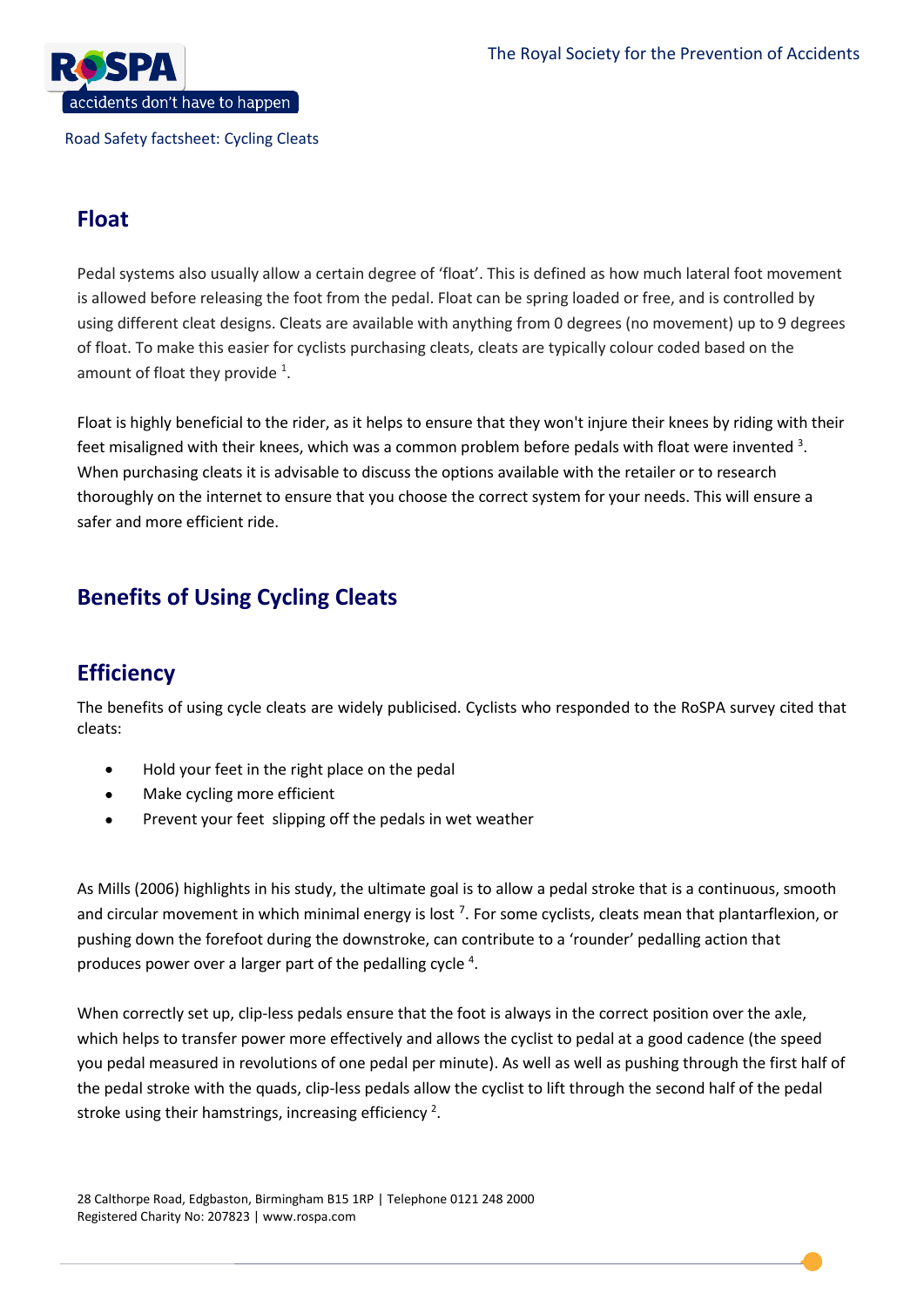

Efficiency is also produced by clip-in shoes, because they are stiffer, which can even improve comfort on longer rides <sup>2</sup>. Although some people might choose to cycle in trainers for comfort, they have a flexible sole unlike stiffer cycling shoes, meaning that a lot of the force is lost in the shoe flex as you pedal <sup>8</sup>. Some cyclists in the RoSPA survey expressed the view that they preferred using clip-less systems rather than the more traditional clip and straps, as they are easier to use than toe clips. Clips and straps can also cut off the circulation to a rider's feet when they are fastened tightly to allow efficient pedalling and control, which means they can be less comfortable than a clip-less system and more difficult to release  $^3$ .

## **Disadvantages of Using Cycling Cleats**

#### **Knee Pain**

Incorrectly adjusted cleats can contribute to knee pain; to minimise the likelihood of this type of injury riders are advised to seek advice from the retailer in the correct set up. <sup>9</sup>

#### **Using Cant Wedges**

If a cyclist is experiencing discomfort when using cleats, cant wedges could be a solution. Research conducted on cyclists' feet showed that 96% of people have forefeet that are tilted up to the inside inward or outward toward the outside. However, almost all cycling shoes, cleats and pedals take this natural tilt and force it flat. This can generate knee pain, creating areas of the foot that feel hot, which in turn affects the ability of the cyclist to generate power. The concept behind cant wedges is to accommodate for the natural twisting of the forefoot. Cant Wedges enable the cycling shoe to connect with the pedal naturally, by acknowledging the foot's natural angle, creating a neutral foot position throughout the pedalling cycle, which results in greater comfort and power <sup>10</sup>.

#### **Accidents Involving the Use of Cleats**

In collisions involving a bicycle and another vehicle the most common key contributory factor recorded by the police is 'failed to look properly' by either the driver or rider, especially at junctions. The second most common contributory factor is 'failed to judge other persons path or speed'. Other common contributory factors attributed to drivers are poor turn/manoeuvre and careless, reckless in a hurry.

Where a driver fails to see a cyclist resulting in a collision or carries out a manoeuvre that results in either physical contact or causes the riser to lose control, the use of clip less pedals is an irrelevant factor in preventing the incident.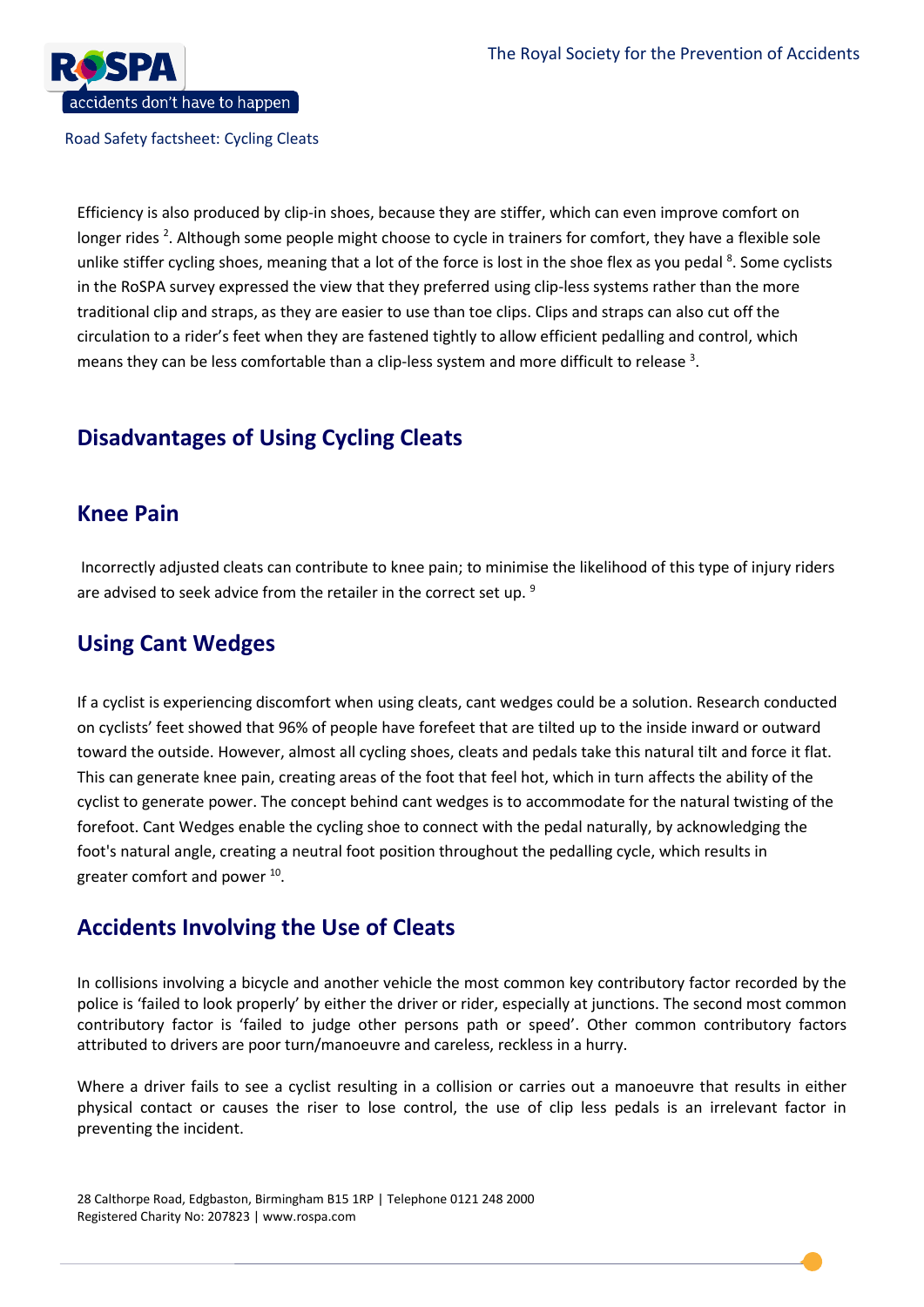

The graph below shows the six top causes of hospital admissions in 2013/14 associated with pedal cyclists  $^{11}$ . There is a widely held belief that the use of cleats is contributing to cyclist injuries as a result of failure to unclip in time. However, Parker et al (2011) suggest that the use of clipless pedals has become widespread over the last 20 years and most injuries from clipless pedals are minor <sup>5</sup>



RoSPA surveyed 130 cyclists, of which 97% used cleats. Of these cyclists, only three respondents reported that they had received an injury directly attributed to the use of their cleats and these had only been slight in nature.

Overall, in 2015 there were 100 cyclist fatalities, with a further 3,237 seriously injured and 15,508 slight injuries in reported road accidents<sup>12</sup>. Cycling is increasing in popularity partly due to its health and environmental benefits and last year cyclists covered 3.2 billion vehicle miles.